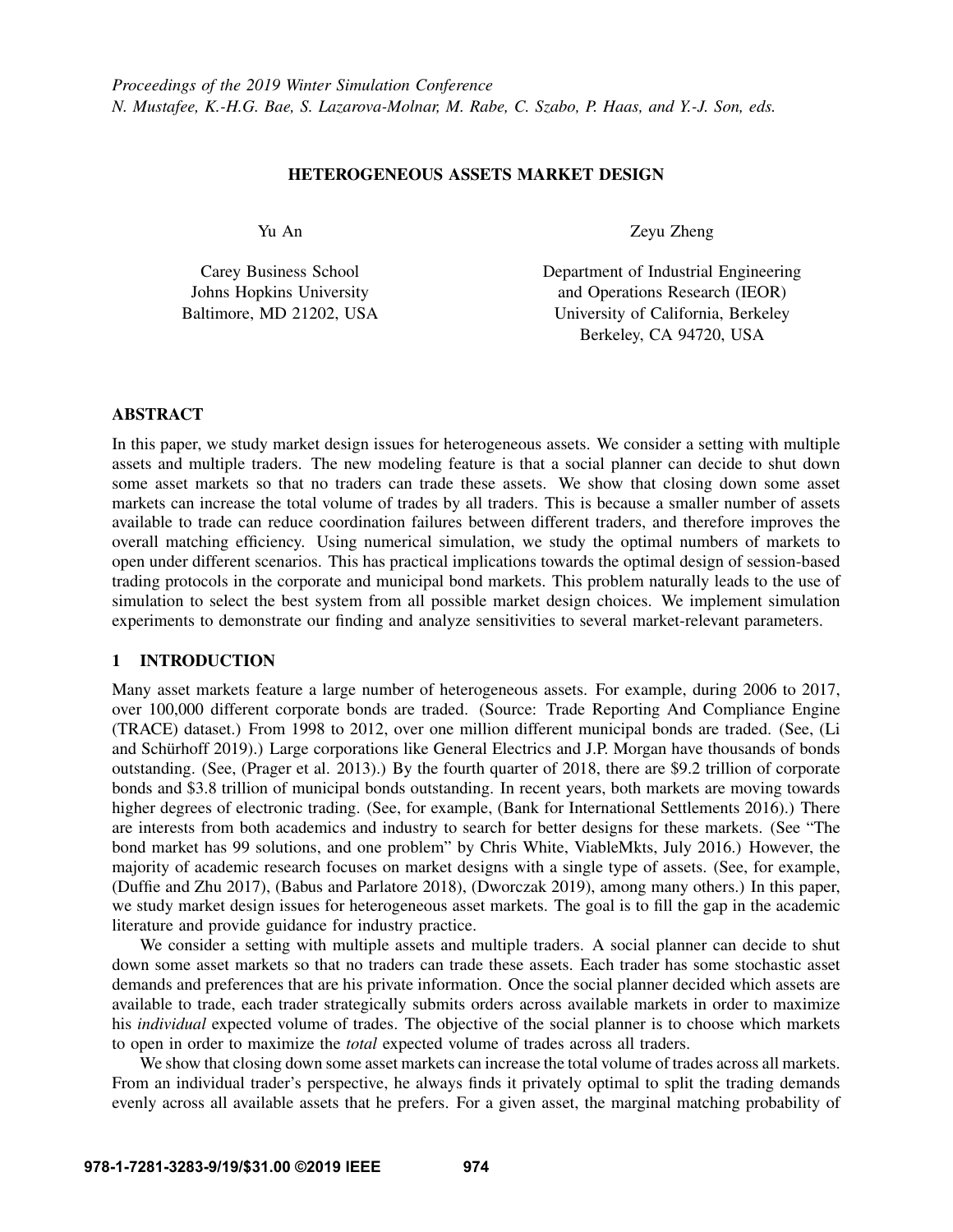a trader's order is decreasing in the order size. Therefore, the trader equates margin matching probability across all preferred assets by splitting orders evenly. Intuitively, this is because concentrating orders into a single asset makes a trader compete against himself. On the other hand, the social planner may want to concentrate orders into a few asset markets. For example, a buyer may want to trade assets 1 and 2, and a seller may want to trade assets 1 and 3. If all three asset markets are open, then the buyer's order in asset 2 will miss the seller's order in asset 3. However, if only asset 1 is available for trade, then no such coordination failures between the buyer and seller would occur. Of course, the social planner does not know the exact asset preferences of each trader. In this case, however, we still find that shutting down some asset markets can reduce coordination failures between different traders and thus improve the expected total volume of trades.

The decision to be made by the social planner in practice involves a large number of assets and traders. Simulation can play a vital role in evaluating decision performances and selecting the best market design among a large number of choices. The problem identified by this paper on selecting the set of assets markets open to traders can be formulated as a selection of the best or ranking and selection (R&S) problem that has been widely studied in the simulation literature. R&S problems concern the selection of the best among systems whose performances are unknown and technically impossible to be computed in closed form, so that they can only be learned through simulation sampling. One key issue is on the allocation of sampling resources on different systems, so that the probability of correct selection is statistically guaranteed. See [\(Kim and Nelson 2006\)](#page-8-6) for a review of R&S methods, and also [\(Rinott 1978\)](#page-8-7),[\(Kim and](#page-8-8) [Nelson 2001\)](#page-8-8), [\(Hong and Nelson 2007\)](#page-8-9), [\(Luo et al. 2015\)](#page-8-10). These papers mostly focus on simulation designs that are robust and adversarial, in the sense that the probability of correct selection is guaranteed even for the least favorable configuration. The specific configurations arising in the heterogeneous assets market design may present special structures that could potentially be exploited to enhance simulation efficiency. For example, the set of systems to select from can be labeled, say,  $\{1, 2, \dots, l\}$ , in a way that the corresponding expected performance sequence  $\mu_i$ ,  $i = 1, 2, \dots, l$  demonstrates a concave pattern. Specifically,  $(\mu_k - \mu_i)/(k - j) > (\mu_l - \mu_k)/(l - k)$  for  $j < k < l$ . Even though the values of  $\mu_i$ 's are unknown a prior, this structure may still be exploited to enhance simulation efficiency. Further, the cost of simulation associated with system  $i$  can be increasing in  $i$  in a super-linear way, or even geometrically. This gives another incentive to exploit structures such as concavity that may be uniquely presented in such market design problems.

Our paper speaks to the benefit of having some social planners to close down some asset markets. In the corporate bond market, this role is played by electronic trading platforms, and this type of shutting down markets is called "session-based trading." For example, Trumid is a bond trading platform startup in New York that is backed by Peter Thiel and George Soros. A main business model of Trumid is session-based trading. In January 2018, Trumid traded over \$2 billion in volume. (See "Less Is More in World of Corporate Bond Trading, Report Says" by Molly Smith, Bloomberg, March 2018.) Session-based trading concentrates trading to a limited set of instruments in a limited time period. The objective is to aggregate liquidity and trading interests across the markets. The practice implication of our paper is to help guide the optimal design of session-based trading.

Our paper is related to a few papers on market design issues with multiple assets. [\(Asriyan et al.](#page-8-11) [2017\)](#page-8-11) show how changing post-trade transparency across correlated assets can affect allocative efficiency in a dynamic setting. Transparency is not the concern of our paper. [\(Wittwer 2017\)](#page-8-12) shows that whether traders can submit contingent orders across different asset markets does not affect equilibrium allocation and efficiency. In our setting, contingent orders across different markets are not allowed.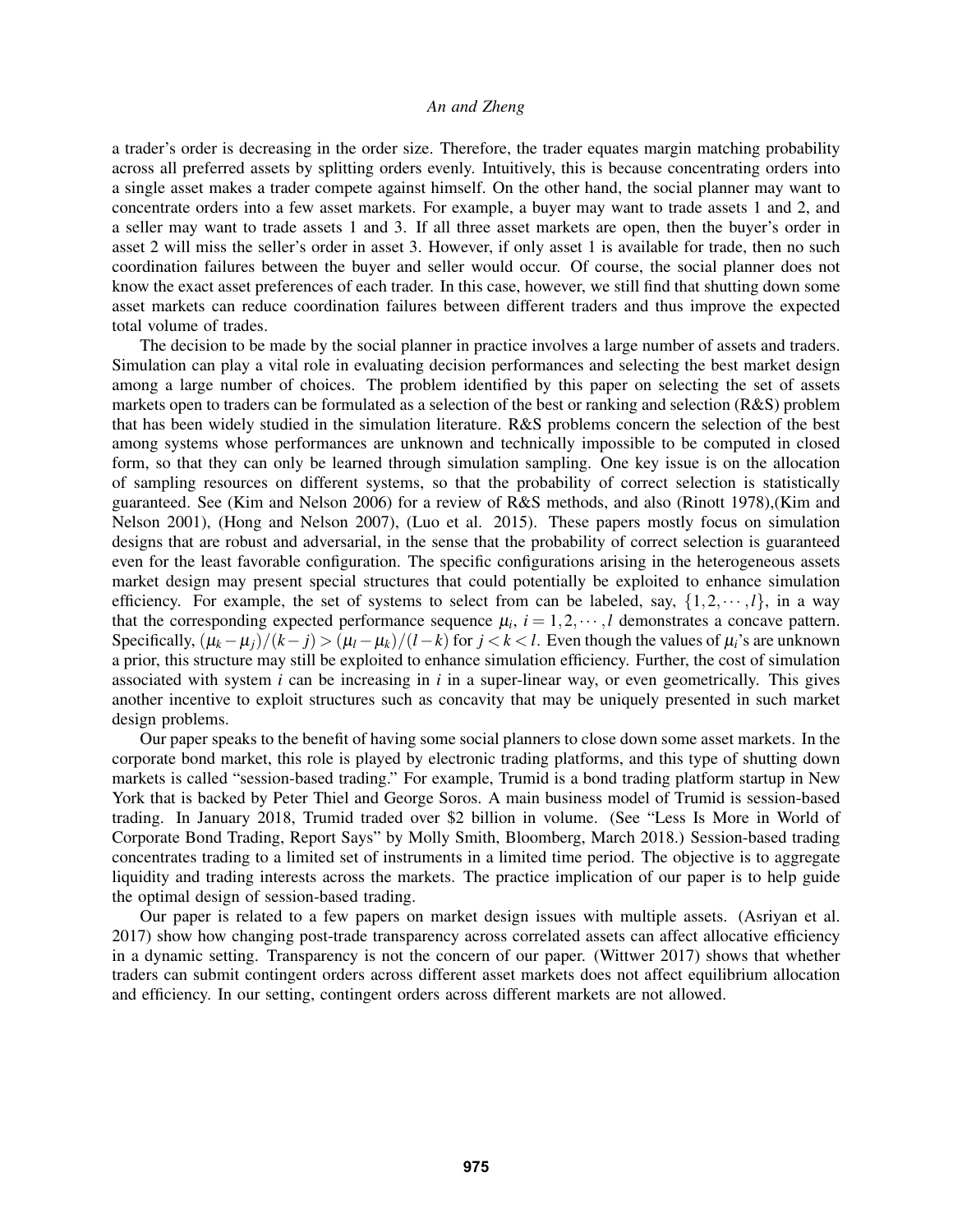### <span id="page-2-0"></span>2 MODEL

### 2.1 Model Setup

There are *N* traders. Each trader  $n \in \{1, 2, ..., N\}$  has a trading demand for  $Q_n$  of assets. A positive value of  $Q_n$  indicates demand for buying and a negative value indicates demand for selling. The trading demands across different agents are independent. Each random variable  $Q_n$  is distributed according to some given probability density function (p.d.f.)  $f_n(\cdot) : R \to R^+$ , where  $f_n(\cdot)$  is an even function. By allowing for different  $f_n$  for different traders, one can model both large and small traders in our framework.

There are *M* assets. Each trader *n* is endowed with some asset preference

$$
I_n = \{a(n,1), a(n,2), \ldots, a(n,k_n)\},\,
$$

where  $k_n$  is the number of assets preference by trader *n* and  $a(n,i) \in \{1,2,\ldots,M\}$ . A trader prefers to trade each asset with some given probability  $p_n$ , independently across assets and across traders. Again, by allowing for different  $p_n$  for different traders, one can model a group of traders with wide asset preferences (high  $p_n$ ) and another group with narrow asset preferences (low  $p_n$ ).

There is one social planner in the model. The social planner does not observe each trader's trading demands  $Q_n$  or asset preferences  $I_n$ . Before any trading happens, the social planner can choose which asset markets are open for trading. Given the ex-ante symmetry between assets, we can write the social planner's problem as follows without loss of generality. The social planner chooses an integer  $l \in \{1,2,\ldots,M\}$ , and then open the asset markets  $\{1,2,\ldots,l\}$ . The social planner's objective is to maximize the total volume of trades across all agents.

The trading protocol for each asset market is as follows. The short side always trades with probability 1 and the long side is rationed pro rata. That is, suppose there are in total quantity *X* of buy orders and quantity *Y* of sell orders for an asset. Then if  $X \geq Y$ , then all quantity *Y* of sell orders are fulfilled, and only a fraction *Y*/*X* is fulfilled for each unit of buy order. Conversely, if  $X < Y$ , then all quantity *X* of buy orders are fulfilled, and only a fraction *X*/*Y* is fulfilled for each unit of sell order.

The action of each trader *n* is as follows. Each trader *n* observes the realization of his trading demand  $Q_n$ , the types  $I_n$  of assets that he prefers, and the social planner's choices of *l*. In this case, we denote the set of available assets to trader *n* as

$$
J_n=I_n\cap\{1,2,\ldots,l\}.
$$

If  $J_n = \emptyset$ , then trader *n* does not submit any orders. Otherwise, trader *n* chooses to split the trading demand  $Q_n$  across all available markets  $J_n$  that are preferred by trader *n*. Specifically, denote the order submitted by trade *n* to asset market *m* as  $q_{n,m}$ . Then each trader *n* chooses  $\{q_{n,1}, q_{n,2}, \ldots, q_{n,M}\}$  such that

$$
q_{n,m}=0, \text{ if } m \notin J_n,
$$

and

$$
\sum_{m\in J_n}q_{n,m}=Q_n.
$$

Additionally, we impose two requirements. First, we require that

$$
q_{n,m}Q_n\geq 0, \text{ if } m\in J_n.
$$

That is, if a trader has buying demand  $Q_n > 0$ , then he only splits buy orders across available markets  $J_n$ , and does not put in sell orders. Conversely, if a trader has selling demand  $Q_n < 0$ , then he only splits sell orders across available markets  $J_n$ , and does not put in buy orders. Second, we require that

$$
|q_{n,m}| \geq C, \text{ or } q_{n,m} = 0,
$$

for some given constant  $C > 0$ . That is, each asset market has some minimum trading size *C*. A trader cannot put in an order with size less than *C*. For example, in the U.S. corporate bond markets, institutional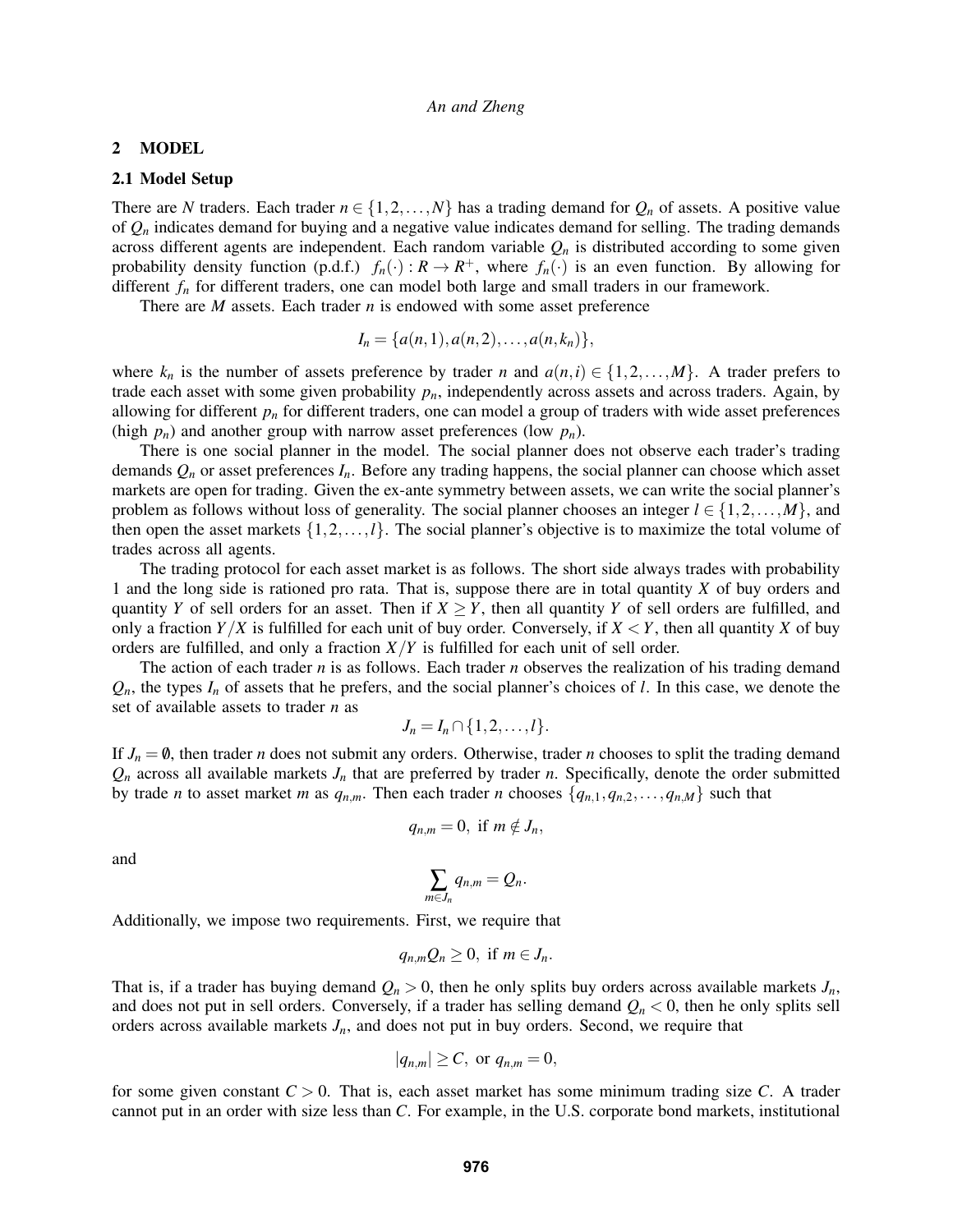investors such as insurance companies and mutual companies usually submit orders with size of at least \$1 million. Trades with size less than \$1 million on average receive much worse pricing. (See, for example, [\(Hendershott et al. 2017\)](#page-8-13).) Given these constraints, each trader *n* simultaneously and independently decide order submission strategy  $\{q_{n,1}, q_{n,2}, \ldots, q_{n,M}\}$  in order to maximize his individual expected volume of trade.

The equilibrium concept is Perfect Bayesian Equilibrium. The equilibrium consists of the social planner's choice of *l*, and the order submission strategy  $\{q_{n,1}, q_{n,2}, \ldots, q_{n,M}\}$  of each trader *n* such that

- The social planner maximizes the total expected volume of trade given all traders' order submission strategy.
- Each trader *n* maximizes his individual expected volume of trades given all other traders' order submission strategy.

We focus on symmetric equilibrium in which each agent evenly splits orders across all available assets subject to the minimum trading size constraint *C*. Whenever the minimum trading size constraint binds, a trader randomizes to allocate his orders across available markets. Although we focus on symmetric equilibrium, each trader is allowed to make arbitrary deviations in the order submission strategy.

### 2.2 Model Solution

#### 2.2.1 Order Submission Strategy of Traders

Our first step is to show that the symmetric strategy of each trader is optimal given that all other traders use symmetric strategy. Denote *Xn*,*<sup>m</sup>* as the sum of buy orders submitted by all traders other than trader *n* in asset market *m* and  $Y_{n,m}$  as the sum of sell orders submitted by all traders other than trader *n* on asset market *m*. We can then write down the optimization problem of agent *n* as

$$
\max_{q_{n,1}, q_{n,2}, ..., q_{n,M}} E\left[\sum_{m \in J_n} \left( \mathbf{1}_{\{q_{n,m} + X_{n,m} > Y_{n,m}\}} \frac{q_{n,m} Y_{n,m}}{q_{n,m} + X_{n,m}} + \mathbf{1}_{\{q_{n,m} + X_{n,m} \le Y_{n,m}\}} q_{n,m} \right) \right]
$$
\nsubject to

\n
$$
\sum_{m \in J_n} q_{n,m} = Q_n,
$$
\n
$$
q_{n,m} Q_n \geq 0, \text{ if } m \in J_n,
$$
\n
$$
|q_{n,m}| \geq C, \text{ or } q_{n,m} = 0,
$$
\n
$$
q_{n,m} = 0, \text{ if } m \notin J_n.
$$
\n(1)

Given that all other traders use symmetric strategy, we know that for  $m \in \{1, 2, ..., l\}$ ,  $(X_{n,m}, Y_{n,m})$  are identically distributed. Therefore, in order to show the optimality of symmetric strategy for trader *n*, it suffices to show that

<span id="page-3-0"></span>
$$
g(q) \equiv E\left[\left(\mathbf{1}_{\{q+X_{n,m}>Y_{n,m}\}}\frac{qY_{n,m}}{q+X_{n,m}}+\mathbf{1}_{\{q+X_{n,m}\leq Y_{n,m}\}}q\right)\right]
$$
(2)

is a concave function of *q*. We denote the p.d.f. of  $(X_{n,m}, Y_{n,m})$  as  $\varphi(x, y)$ . We can then rewrite [\(2\)](#page-3-0) as

$$
g(q) = \int_0^\infty \int_0^{x+q} \frac{qy}{q+x} f(x,y) dy dx + \int_0^\infty \int_{x+q}^\infty qf(x,y) dy dx.
$$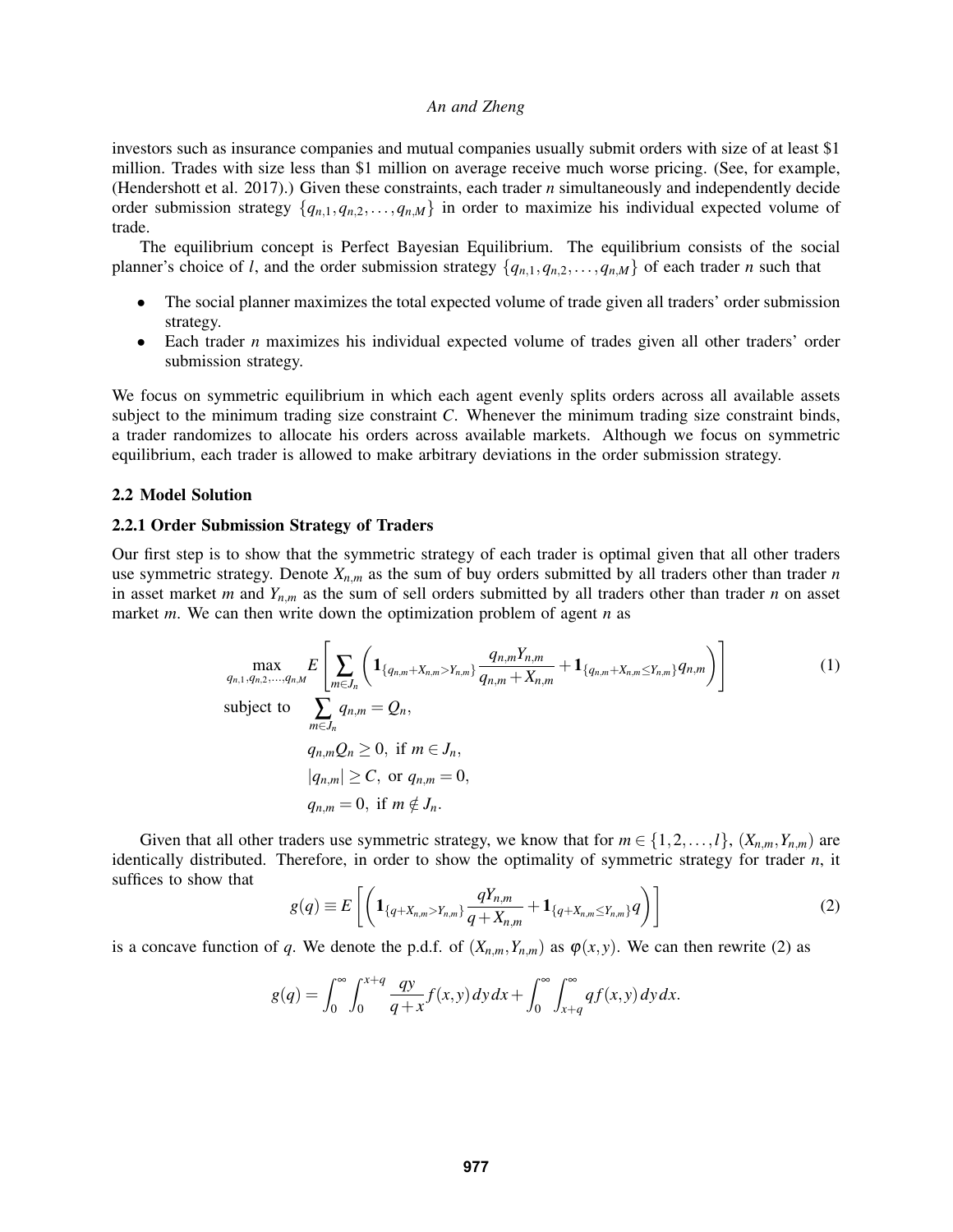Taking derivatives over *q*, we have

$$
g'(q) = \int_0^{\infty} qf(x, x + q) dx + \int_0^{\infty} \int_0^{x + q} \frac{xy}{(q + x)^2} f(x, y) dy dx
$$
  

$$
- \int_0^{\infty} qf(x, x + q) dx + \int_0^{\infty} \int_{x + q}^{\infty} f(x, y) dy dx
$$
  

$$
= \int_0^{\infty} \int_0^{x + q} \frac{xy}{(q + x)^2} f(x, y) dy dx + \int_0^{\infty} \int_{x + q}^{\infty} f(x, y) dy dx.
$$

Taking another derivatives over *q*, we have

$$
g''(q) = \int_0^\infty \frac{x}{q+x} f(x, x+q) dx - 2 \int_0^\infty \int_0^{x+q} \frac{xy}{(q+x)^3} f(x, y) dy dx
$$
  

$$
- \int_0^\infty f(x, x+q) dy dx
$$
  

$$
= - \int_0^\infty \frac{q}{q+x} f(x, x+q) dx - 2 \int_0^\infty \int_0^{x+q} \frac{xy}{(q+x)^3} f(x, y) dy dx \le 0.
$$

Therefore, we see that  $g(q)$  is a concave function of q. This shows that the symmetric strategy of each trader is optimal given that all other traders use symmetric strategy.

### 2.2.2 Optimal Number of Markets - A Decision of Social Planner

We now study the optimal number *l* of markets to be opened by the social planner. For a given choice of *l*, we denote the total volume of buy orders submitted by all traders in asset market  $m \in \{1, 2, ..., l\}$ as  $X_m(l)$ , and the total volume of sell orders submitted by all traders in asset market  $m \in \{1,2,\ldots,l\}$  as  $Y_m(l)$ . The expected total volume of trades across all asset markets is given by

<span id="page-4-0"></span>
$$
\mu_l \equiv E\left[\sum_{m=1}^l \min(X_m(l), Y_m(l))\right].
$$
\n(3)

The social planner's objective is to find the optimal  $l \in \{1, 2, ..., M\}$  in order to maximize  $\mu_l$  of [\(3\)](#page-4-0). The tradeoff for the social planner is as follows. By choosing a smaller *l*, some traders may not be able to find any preferred asset among all available assets. By choosing a larger *l*, the social planner can reduce this asset preference problem. However, conditional on having at least one preferred asset among all available assets, traders are also more likely to split orders across more asset markets. This exacerbates the coordination problem between different traders. The optimal  $l$  is determined by the tradeoff between asset preferences and coordination failures.

Given the symmetric strategies of traders,  $X_m(l)$  and  $Y_m(l)$  can be evaluated numerically, but are too complicated to be calculated analytically. Maximizing [\(3\)](#page-4-0) corresponds to a ranking and selection simulation problem. In the next section, we discuss a simulation algorithm for the implementation. In Section [4,](#page-5-0) we present numerical experiments for the optimal choice of *l* by the social planner and study the sensitivity of optimal *l* to model parameters.

# 3 SIMULATION DESIGN

The first goal is to select the optimal design, i.e., the optimal number of markets to open. Each  $l \in \{1,2,\ldots,M\}$ represents a different system design, and selection routines are employed to choose an  $l$  such that  $\mu_l$  is maximized over all choices. Different from adversarial routines in which the correct selection probability is guaranteed for the least favorable configuration, the market design problems usually demonstrate a concave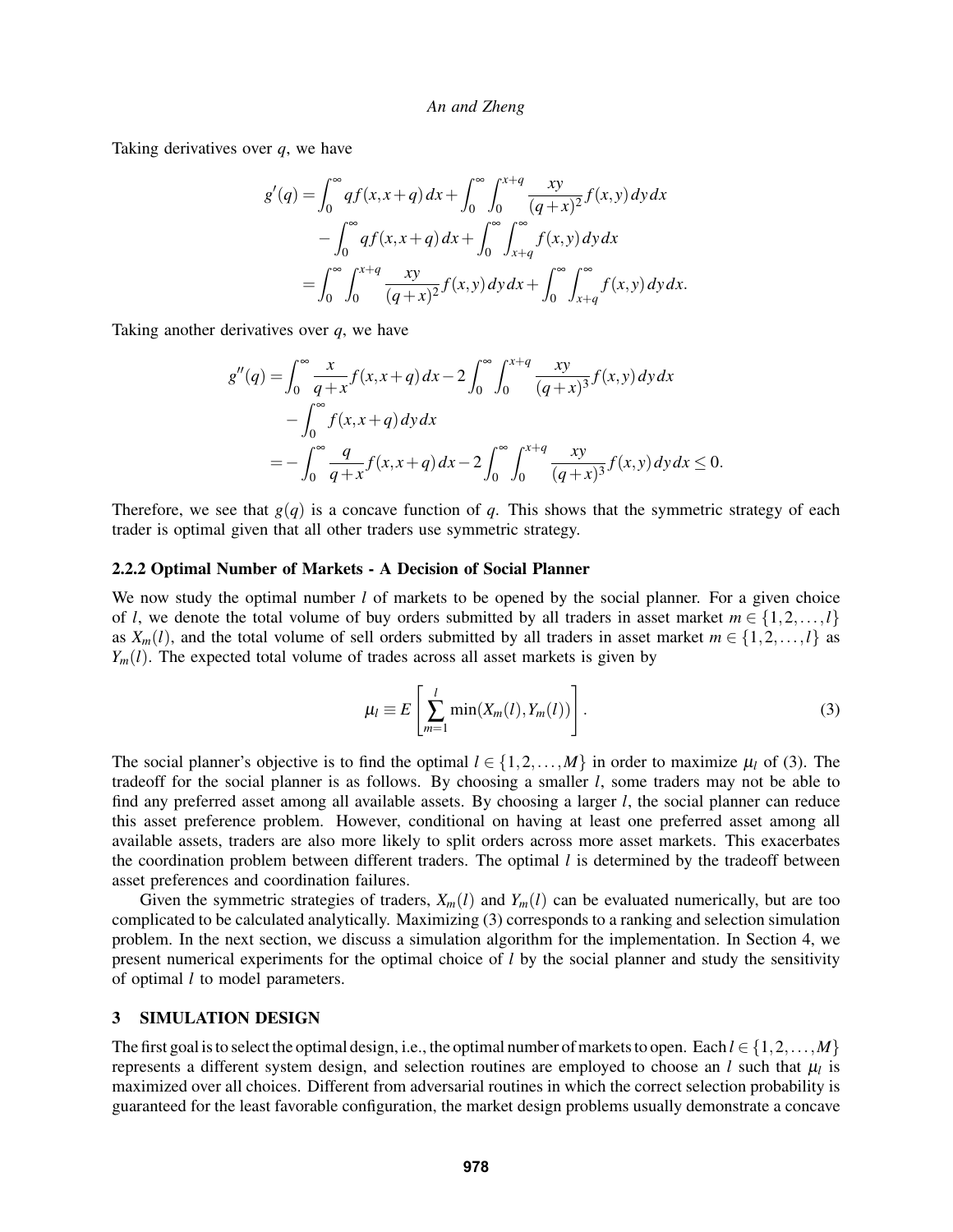pattern for the sequence of  $\mu_l$ ,  $l = 1, 2, ..., M$ . We conjecture that for the general class of problems defined in Section [2](#page-2-0) the concave pattern could be validated. Specifically, the expected performance sequence  $\mu_l$ , *l* = 1,2, …, *M* satisfies that  $(\mu_k - \mu_j)/(k - j) > (\mu_l - \mu_k)/(l - k)$  for  $1 \le j < k < l \le M$ . We denote  $N_l > 0$ as allocated to the simulation for system *l*. Let  $X_{ij}$  denote the *j*-th independent observation from system *l* and  $\bar{X}_l(r)$  denote the sample mean of the first *r* observations from system *l*. Denote the corresponding estimated performance as  $\hat{\mu}_l$ , omitting the dependence on sample size. The following result can be obtained via concentration inequalities.

Theorem 1 Under the concavity assumption, suppose that the expected performance sequence is distinguishable by  $\delta > 0$  such that

$$
|\mu_l-\mu_{l+1}|>\delta, \forall l=1,2,\cdots,M-1,
$$

then there exists an  $C > 0$  such that

$$
P(\hat{\mu}_l < \hat{\mu}_{l+1} | \operatorname*{argmax}_{k} \mu_k \leq l) \leq e^{-C\delta N_l} + e^{-C\delta N_{l+1}}.
$$

This result can be used to enhance existing ranking and selection procedures. The following procedure is adapted from [\(Rinott 1978\)](#page-8-7) and [\(Kim and Nelson 2007\)](#page-8-14) and shows how this result can be used to implement an early-stopping rule.

- 1. First fix a confidence level  $\alpha$ , an indifference parameter  $\delta > 0$ , and a sample size  $n_0 \geq 2$  for the first stage.
- 2. Obtain Rinott's constant  $h = h(n_0, M, 1 \alpha)$  from the tables in [\(Wilcox 1984\)](#page-8-15). Obtain  $n_0$  observations  $X_{l i}, j = 1, 2, ..., n_0$ , from each system  $l = 1, 2, ..., M$ . For  $l = 1, 2, ..., M$ , compute

$$
S_l^2 = \frac{1}{n_0 - 1} \sum_{j=1}^{n_0} (X_{lj} - \bar{X}_l(n_0))^2,
$$

and let

$$
N_l = \max\left\{n_0, \left\lceil \frac{h^2 S_l^2}{\delta^2} \right\rceil \right\}
$$

where  $\lceil \cdot \rceil$  indicates rounding up to the next larger integer.

3. If  $n_0 \ge \max_l N_l$ , then stop the procedure and select the system with the largest  $\bar{X}_l(n_0)$ , indicating the best. Otherwise, sequentially from  $l = 1$  to  $l = M$ , take  $N_l - n_0$  additional observations from each system *l* for which  $N_l > n_0$ . If  $\bar{X}_l(N_l) > \bar{X}_{l+1}(N_{l+1})$ , then stop and select system *l*, denoted as ˆ*l*.

This procedure can guarantee correct selection with probability at least

$$
1-\alpha-e^{-C\delta N_{\hat{l}}}-e^{-C\delta N_{\hat{l}+1}}
$$

and may save computation efforts for simulating the rest of systems  $\hat{i} + 1, \hat{i} + 2, \dots, M$ . which could be much larger than those of the first  $\hat{l}$  systems.

# <span id="page-5-0"></span>4 SIMULATION EXPERIMENTS

In this section, we use simulation to numerically solve for the optimal number *l* of markets and study the sensitivity of optimal *l* to different model parameters.

We first present the baseline case. The parameters are chosen as in Table 1. The "Symmetric  $Exp(1)$ " distribution refers to that of a random variable  $Z_1 \cdot Z_2$  in which  $Z_1$  follows an exponential distribution with mean parameter 1 and  $Z_2$  is a Bernoulli random variable taking values 1 and  $-1$  with equal probability. (Other sub-Gaussian and heavy-tailed distributions lead to similar results.) In Figure [1,](#page-6-0) we plot the simulated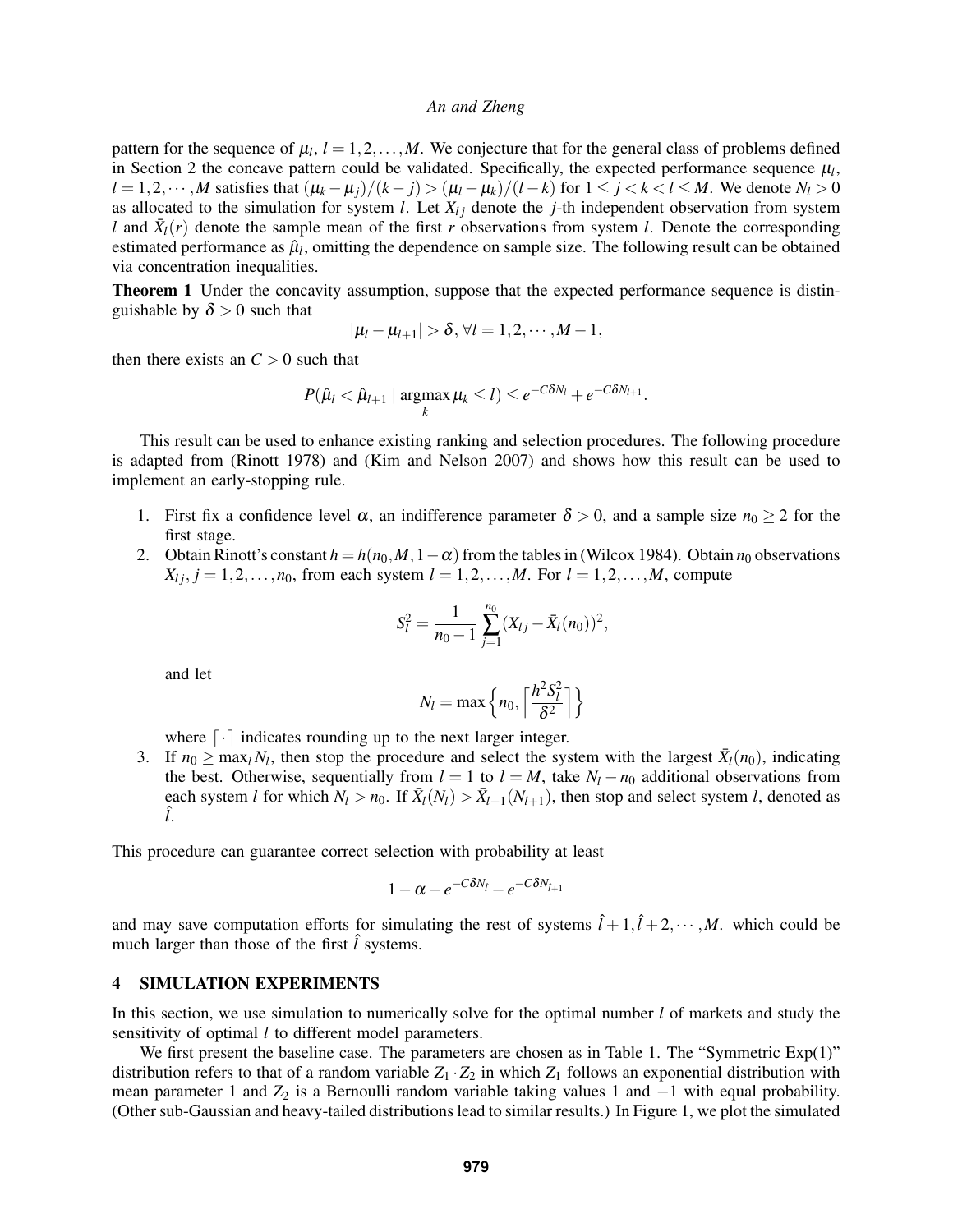estimators of total volume  $\mu_l$  as *l* varies through 1 to *M*. As we can see, the optimal *l* is 5, which maximizes  $\mu_l$  for  $l = 1, 2, \ldots, 30$ . We denote the optimal choice of *l* as  $l^*$ . On the one hand, because the asset preferences of individual traders are not observed by the social planner, the social planner wants to open more asset markets. This is because if none of the markets of a trader's preferred assets is open, the trader's demand is completely unfilled. On the other hand, opening more asset markets also has the harmful effect of increasing coordination failure. This is because each trader has an incentive to split their order flows evenly across all open markets of preferred assets, subject to the minimum trading size requirement. This causes the order flows in each asset market to be thin, and leads to coordination failure that forgoes potential trading opportunities. The optimal *l*<sup>∗</sup> is determined by the tradeoff of these two forces. In our numerical example, the optimal *l*<sup>\*</sup> is strictly less than the total number of assets *M*. This supports our main result that closing down some asset markets can strictly improve total volume of trades.

We implemented a second example to show the effect of heterogeneous density function  $f(\cdot)$  between different traders. Specifically, we keep all parameters in Table 1 except for that the demand distribution for half the traders is symmetric  $Exp(0.5)$  while the other half is symmetric  $Exp(1.5)$ . Figure [2](#page-7-0) plots the simulated estimators of total volume  $\mu_l$  as *l* varies through 1 to *M*, covered by corresponding confidence intervals. As we can see, the optimal *l* is 6, different from the result in Figure [1.](#page-6-0) However, the concave pattern is similar.

<span id="page-6-1"></span>

<span id="page-6-0"></span>Figure 1: Baseline Case: The "Width of 95% CI" stands for the width of confidence interval at the 95% level. "Upper CI" and "Lower CI" plot the upper and lower range of the associated 95% confidence interval covering the simulated average total volume.

Next, we study the sensitivity of optimal *l*<sup>∗</sup> to model papers. We first study the sensitivity to *p*, which is the probability of any given trader preferring any given asset. Table [2](#page-7-1) shows how *l*<sup>∗</sup> changes with *p*. All other parameters are the same as in Table [1.](#page-6-1) As we can see, higher *p* leads to smaller *l*. This is because higher *p* eases the need to satisfy traders' asset preferences. Given the tradeoff between asset preferences and coordination failure, we see that higher *p* leads to smaller *l*.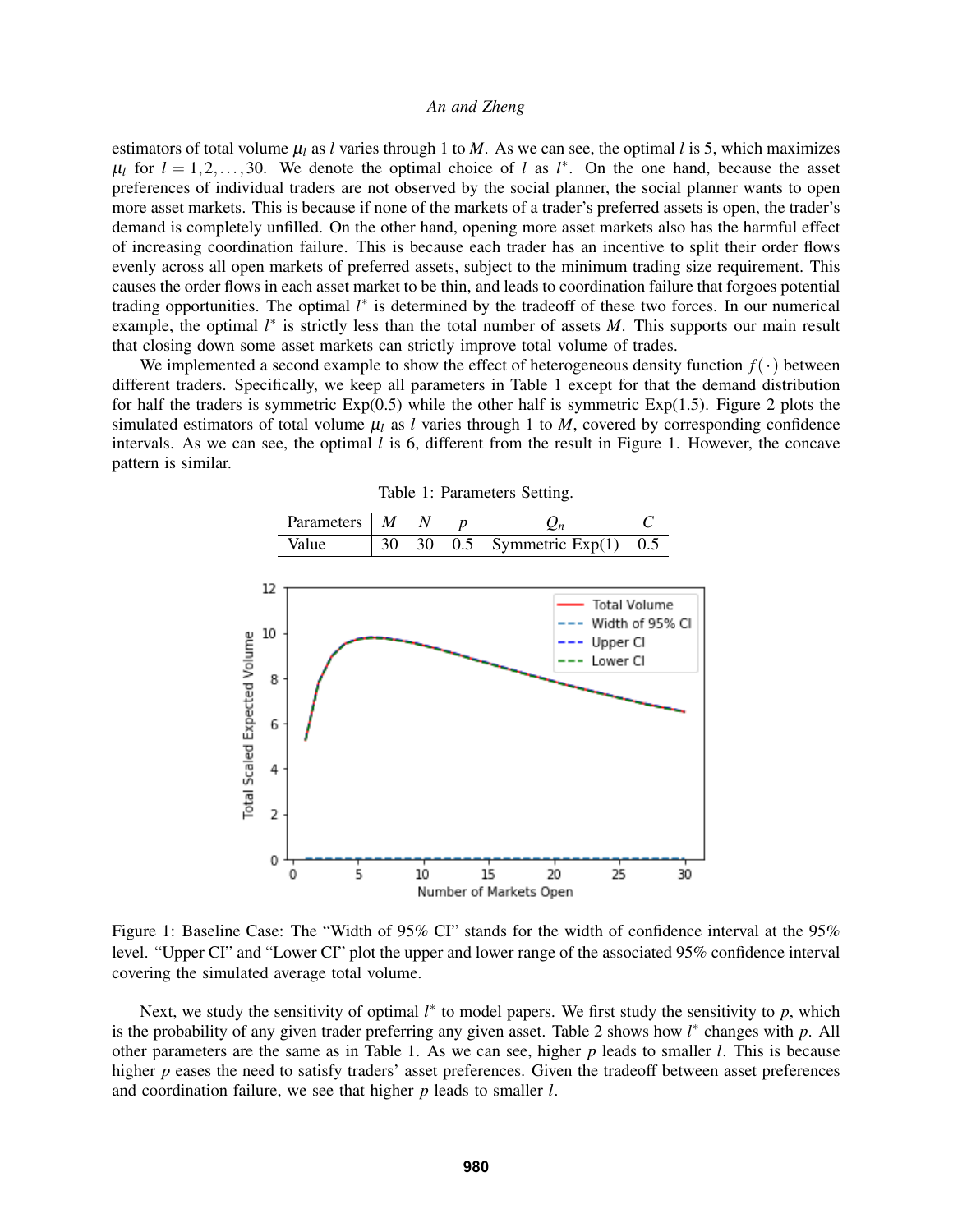*An and Zheng*



<span id="page-7-0"></span>Figure 2: The "Width of 95% CI" stands for the width of confidence interval at the 95% level. "Upper CI" and "Lower CI" plot the upper and lower range of the associated 95% confidence interval covering the simulated average total volume.

<span id="page-7-1"></span>Table 2: Sensitivity of Optimal *l* ∗ to Parameter *p*.

| Parameter Value $p = 0.1$ $p = 0.3$ $p = 0.5$ $p = 0.7$ $p = 0.9$ |  |  |  |
|-------------------------------------------------------------------|--|--|--|
| Optimal $l^*$                                                     |  |  |  |

Table [3](#page-7-2) shows the sensitivity of  $l^*$  to  $C$ , the minimal order submission size. As we can see, larger *C* leads to smaller *l*. This is because with a larger *C*, traders need to split their orders into fewer asset markets. This makes it more likely for different traders to miss the trading demands of each other, and therefore exacerbates coordinating failure. As a result, higher *C* leads to smaller *l*.

<span id="page-7-2"></span>Table 3: Sensitivity of Optimal *l* ∗ to Parameter *C*.

| Parameter Value $ C = 0.1 \quad C = 0.3 \quad C = 0.5 \quad C = 0.7 \quad C = 0.9$ |  |  |  |
|------------------------------------------------------------------------------------|--|--|--|
| Optimal $l^*$                                                                      |  |  |  |

### 5 CONCLUSION AND FUTURE WORK

In this paper, we study market design issues for heterogeneous asset markets, in which a social planner decides to open some markets while closing others. We show that closing down some asset markets can increase the total volume of trades. This has practical implications towards the optimal design of session-based trading protocols in the corporate and municipal bond markets. We implement simulation experiments to demonstrate this feature and analyze sensitivity to various model parameters that are relevant to market design.

Our current work could be extended in several directions in the future. First, one could introduce correlation in asset preferences between different traders and different assets, and study how different correlation structures affect the optimal number of markets. This could capture more realistic features of traders and assets. Second, there is no role for prices in our current model for the sake of tractability. One could extend our model to allow for endogenous asset price determination, in order to study the impact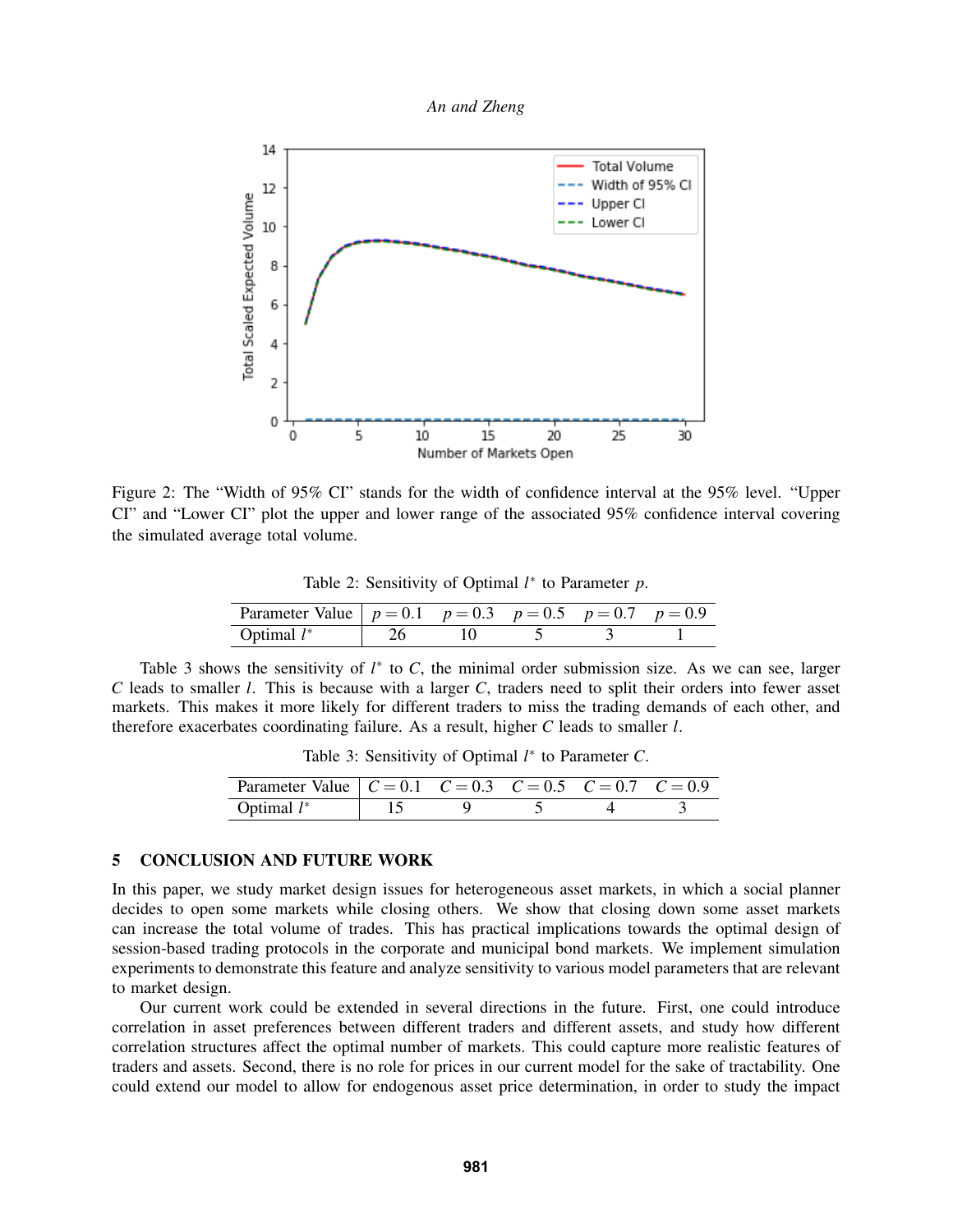on the strategic order submissions by traders and on the optimal number of markets by the social planner. We believe our main results and intuitions would carry through to this more general setting.

### **REFERENCES**

- <span id="page-8-11"></span>Asriyan, V., W. Fuchs, and B. Green. 2017, July. "Information Spillovers in Asset Markets with Correlated Values". *American Economic Review* 107(7):2007–40.
- <span id="page-8-4"></span>Babus, A., and C. Parlatore. 2018. "Strategic Fragmented Markets". Working paper, Washington University in St. Louis and New York University.
- <span id="page-8-2"></span>Bank for International Settlements 2016. "Electronic Trading in Fixed Income Markets". Bank for International Settlements Report.
- <span id="page-8-3"></span>Duffie, D., and H. Zhu. 2017. "Size Discovery". *The Review of Financial Studies* 30(4):1095–1150.
- <span id="page-8-5"></span>Dworczak, P. 2019. "Mechanism Design with Aftermarkets: Cutoff Mechanisms". Working paper, Northwestern University.
- <span id="page-8-13"></span>Hendershott, T., D. Li, D. Livdan, and N. Schürhoff. 2017. "Relationship Trading in OTC Markets". Working paper, University of California Berkeley, Federal Reserve Board and University of Lausanne.
- <span id="page-8-9"></span>Hong, L. J., and B. L. Nelson. 2007. "Selecting the Best System when Systems are Revealed Sequentially". *IIE Transactions* 39(7):723–734.
- <span id="page-8-8"></span>Kim, S.-H., and B. L. Nelson. 2001. "A Fully Sequential Procedure for Indifference-Zone Selection in Simulation". *ACM Transactions on Modeling and Computer Simulation (TOMACS)* 11(3):251–273.
- <span id="page-8-6"></span>Kim, S.-H., and B. L. Nelson. 2006. "Selecting the Best System". *Handbooks in operations research and management science* 13:501–534.
- <span id="page-8-14"></span>Kim, S.-H., and B. L. Nelson. 2007. "Recent Advances in Ranking and Selection". In *Proceedings of the 2007 Winter Simulation Conference*, 162–172. S. G. Henderson, B. Biller, M.-H. Hsieh, J. Shortle, J. D. Tew, R. R. Barton eds., Piscataway, New Jersey: Institute of Electrical and Electronics Engineers, Inc.
- <span id="page-8-0"></span>Li, D., and N. Schürhoff. 2019. "Dealer Networks". The Journal of Finance 74(1):91-144.
- <span id="page-8-10"></span>Luo, J., L. J. Hong, B. L. Nelson, and Y. Wu. 2015. "Fully Sequential Procedures for Large-Scale Rankingand-Selection Problems in Parallel Computing Environments". *Operations Research* 63(5):1177–1194.
- <span id="page-8-1"></span>Prager, R., K. Riaz, S. Vedbrat, and E. C. Watt. 2013. "Setting New Standards. The Liquidity Challenge II". BlackRock Research Report.
- <span id="page-8-7"></span>Rinott, Y. 1978. "On Two-stage Selection Procedures and Related Probability-Inequalities".*Communications in Statistics-Theory and methods* 7(8):799–811.
- <span id="page-8-15"></span>Wilcox, R. R. 1984. "A Table for Rinott's Selection Procedure". *Journal of Quality Technology* 16(2):97–100.
- <span id="page-8-12"></span>Wittwer, M. 2017. "Centralizing Disconnected Markets? An Irrelevance Result". Working paper, Stanford University.

## ACKNOWLEDGEMENT

The authors deeply thank the two anonymous referees and the track chairs for their very helpful suggestions and comments.

### AUTHOR BIOGRAPHIES

YU AN is an Assistant Professor of finance at Johns Hopkins Carey Business School. He received his Ph.D in Finance (2019) and M.S. in Financial Mathematics (2014) from Stanford University, and B.A. in Finance (2012) from Peking University. His research interests are in financial economics and over-the-counter markets. His email address is [yua@jhu.edu.](mailto://yua@jhu.edu)

ZEYU ZHENG is an Assistant Professor at the Department of Industrial Engineering and Operations Research (IEOR) at the University of California, Berkeley. He received his Ph.D in Management Science